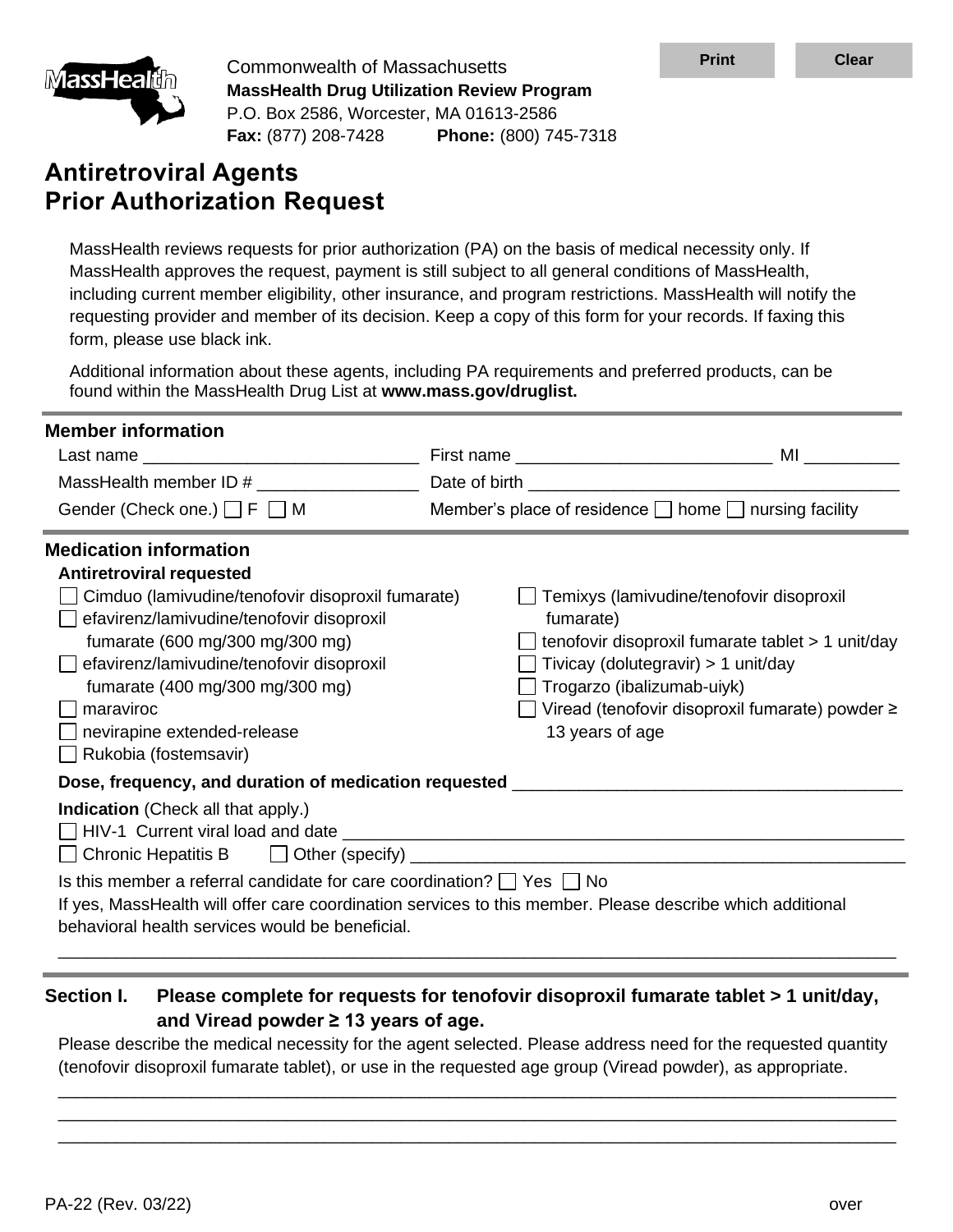### **Section II. Please complete for Tivicay requests > 1 unit/day.**

1. Will the member be taking the requested medication concurrently with carbamazepine, efavirenz, fosamprenavir/ritonavir, Aptivus (tipranavir)/ritonavir, or rifampin?

 $\Box$  Yes. Please document drug name with dose and frequency.  $\Box$  No

Drug \_\_\_\_\_\_\_\_\_\_\_\_\_\_\_\_\_\_\_\_\_\_\_\_\_\_\_\_\_\_\_\_\_\_\_\_ Dose and Frequency \_\_\_\_\_\_\_\_\_\_\_\_\_\_\_\_\_\_\_\_\_\_\_\_\_

2. Does the member have integrase strand transfer inhibitor (INSTI)-associated resistance substitutions or clinically suspected INSTI-resistance?

 $\Box$  Yes  $\Box$  No

# **Section III. Please complete for nevirapine extended-release requests.**

Please attach medical records documenting an inadequate response or adverse reaction to nevirapine immediate-release formulation.

# **Section IV. Please complete for Cimduo, efavirenz/lamivudine/tenofovir disoproxil fumarate, and Temixys requests.**

- 1. Please provide clinical rationale for use of the combination product instead of the individual agents.
- 2. For members < 18 years of age, please provide member's current weight.
- 3. For Cimduo and Temixys, will the member be taking the requested medication concurrently with at least one other antiretroviral?

\_\_\_\_\_\_\_\_\_\_\_\_\_\_\_\_\_\_\_\_\_\_\_\_\_\_\_\_\_\_\_\_\_\_\_\_\_\_\_\_\_\_\_\_\_\_\_\_\_\_\_\_\_\_\_\_\_\_\_\_\_\_\_\_\_\_\_\_\_\_\_\_\_\_\_\_\_\_\_\_\_\_\_\_\_ \_\_\_\_\_\_\_\_\_\_\_\_\_\_\_\_\_\_\_\_\_\_\_\_\_\_\_\_\_\_\_\_\_\_\_\_\_\_\_\_\_\_\_\_\_\_\_\_\_\_\_\_\_\_\_\_\_\_\_\_\_\_\_\_\_\_\_\_\_\_\_\_\_\_\_\_\_\_\_\_\_\_\_\_\_ \_\_\_\_\_\_\_\_\_\_\_\_\_\_\_\_\_\_\_\_\_\_\_\_\_\_\_\_\_\_\_\_\_\_\_\_\_\_\_\_\_\_\_\_\_\_\_\_\_\_\_\_\_\_\_\_\_\_\_\_\_\_\_\_\_\_\_\_\_\_\_\_\_\_\_\_\_\_\_\_\_\_\_\_\_

| $\Box$ Yes. Please document drug name with dose and frequency. $\Box$ No |                  |
|--------------------------------------------------------------------------|------------------|
| Drua <sup>1</sup>                                                        | Doon and Froquen |

Drug \_\_\_\_\_\_\_\_\_\_\_\_\_\_\_\_\_\_\_\_\_\_\_\_\_\_\_\_\_\_\_\_\_\_\_\_\_ Dose and Frequency \_\_\_\_\_\_\_\_\_\_\_\_\_\_\_\_\_\_\_\_\_\_\_\_\_

#### **Section V. Please complete for Rukobia requests.**

1. Is the member antiretroviral-experienced with documented historical or baseline resistance, intolerability, and/or contraindication to antiretroviral?

| $\Box$ Yes. Please document drug name and outcome.* $\Box$ No     |                       |                  |       |  |
|-------------------------------------------------------------------|-----------------------|------------------|-------|--|
| Drug                                                              | $\Box$ Intolerability | $\Box$ Resistant | Other |  |
| Briefly describe details of intolerability, resistance, or other. |                       |                  |       |  |
|                                                                   |                       |                  |       |  |

| 2. Has the member failed current antiretroviral regimen due to resistance, intolerance, or safety considerations? |                       |                  |              |
|-------------------------------------------------------------------------------------------------------------------|-----------------------|------------------|--------------|
| $\Box$ Yes. Please document drug name and outcome.* $\Box$ No                                                     |                       |                  |              |
| Drug                                                                                                              | $\Box$ Intolerability | $\Box$ Resistant | $\Box$ Other |
| Briefly describe details of intolerability, resistance, or other.                                                 |                       |                  |              |

\_\_\_\_\_\_\_\_\_\_\_\_\_\_\_\_\_\_\_\_\_\_\_\_\_\_\_\_\_\_\_\_\_\_\_\_\_\_\_\_\_\_\_\_\_\_\_\_\_\_\_\_\_\_\_\_\_\_\_\_\_\_\_\_\_\_\_\_\_\_\_\_\_\_\_\_\_\_\_\_\_\_\_\_\_\_

3. Will the member be taking the requested medication concurrently with at least one other antiretroviral?  $\Box$  Yes. Please document drug name with dose and frequency.  $\Box$  No Drug \_\_\_\_\_\_\_\_\_\_\_\_\_\_\_\_\_\_\_\_\_\_\_\_\_\_\_\_\_\_\_\_\_\_\_\_\_ Dose and Frequency \_\_\_\_\_\_\_\_\_\_\_\_\_\_\_\_\_\_\_\_\_\_\_\_\_\_

# **Section VI. Please complete for Trogarzo requests.**

1. Does the member have resistance to an agent from each of the three classes of antiretrovirals [nucleoside analog reverse transcriptase inhibitor (NRTI), non-nucleoside reverse transcriptase inhibitor (NNRTI), protease inhibitor (PI)]?  $\Box$  Yes. Please document drug names and outcomes.  $\Box$  No.

| <b>NRTI</b>  | $\Box$ Resistant | Other   |
|--------------|------------------|---------|
| <b>NNRTI</b> | $\Box$ Resistant | ∃ Other |
| PI           | $\Box$ Resistant | ∣ Other |
|              |                  |         |